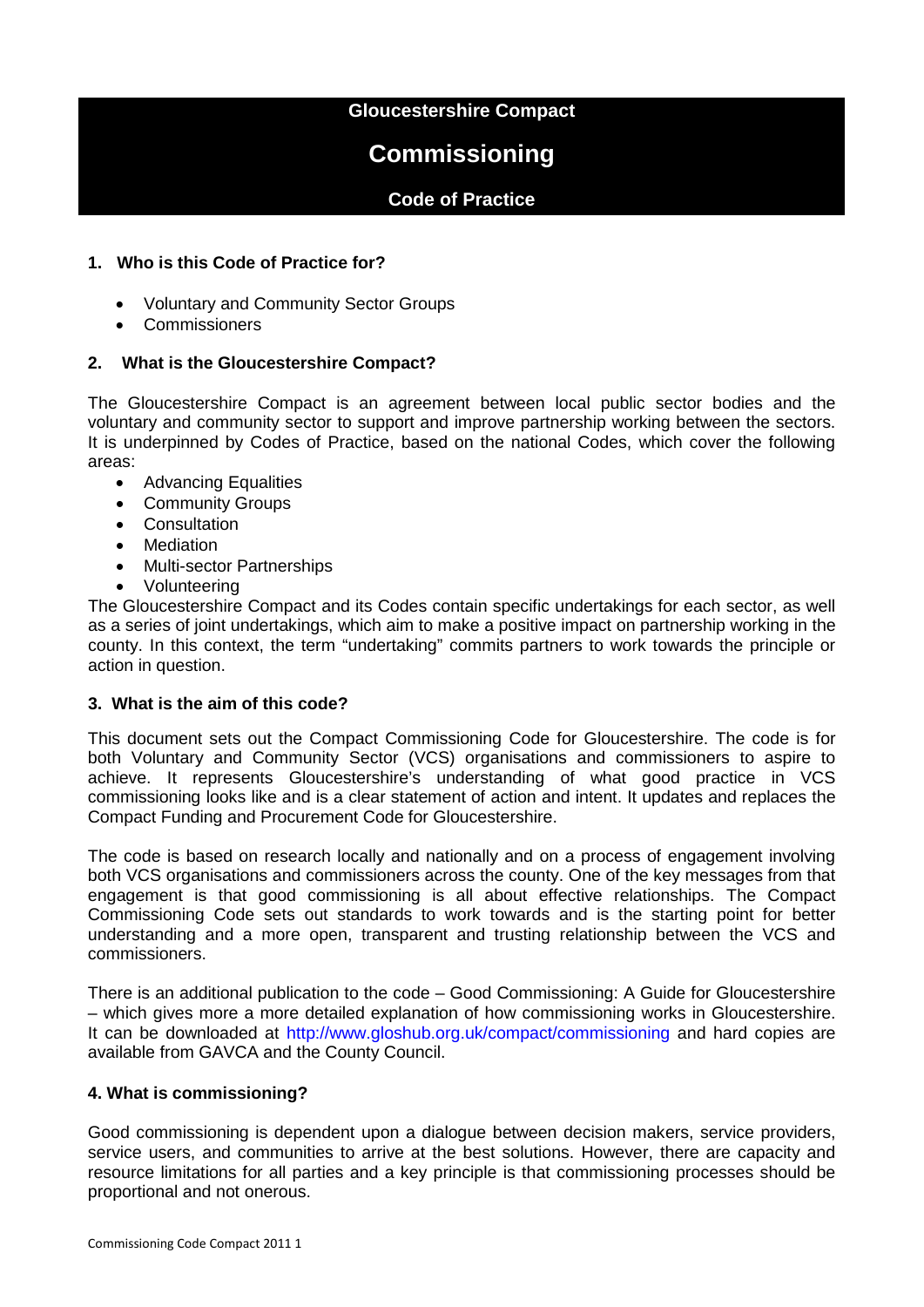Commissioning is the whole process of deciding what services are needed and how best to use the resources available to achieve positive outcomes for local people. Commissioning is not only about public agencies buying new services using contracts and grants, it is also about reconfiguring existing services and exploring new ways for commissioners, deliverers and service users to collaborate to achieve better outcomes.

## **The Principles**

The principles below set out the good practice that both commissioners and the VCS are committing to work towards. They are expressed as 'we will' statements to emphasise the need for commissioners and the VCS to work together to continue develop good commissioning in Gloucestershire.

## **STAGE 1: ANALYSIS**

## **Introduction**

Effective needs analysis is the foundation for good commissioning. It provides a clear understanding of the current and future needs of service users, highlights where resources should be directed and defines the outcomes that need to be delivered. It involves:

- Defining clear outcomes
- Identifying unmet needs
- Identifying gaps in service provision
- Identifying the need for reconfiguring or de-commissioning services

## **1.1 We will work together to ensure effective needs analysis sets out what information already exists, what information is needed and what the gaps are**

#### **Commissioners undertake to**

- **1.1.1** Be clear about the parameters for needs analysis and what its purpose is.
- **1.1.2** Make the information they already have about needs widely available, where this does not compromise confidentiality.
- **1.1.3** Breakdown data by target group and geographical area, in order to address pockets of need across the county.

#### **VCS organisations undertake to**

- **1.1.4** Contribute knowledge about emerging and unmet needs and views on gaps in both information and service provision.
- **1.1.5** Participate in strategic planning processes, both within the VCS and with public sector partners e.g. contribute to VCS strategic meetings.

## **1.2 We will work together to ensure effective and proactive consultation to determine the current and future needs and aspirations of people and communities**

#### **Commissioners undertake to**

- **1.2.1** Consider commissioning consultation work as part of the needs analysis process, recognising that the VCS is a conduit for reaching diverse, marginalised and excluded communities and people.
- **1.2.2** Ensure that effective, targeted consultation is prioritised to address equalities issues.
- **1.2.3** Give enough time for consultation, in line with Compact commitments, and listen with an open mind to what is being said.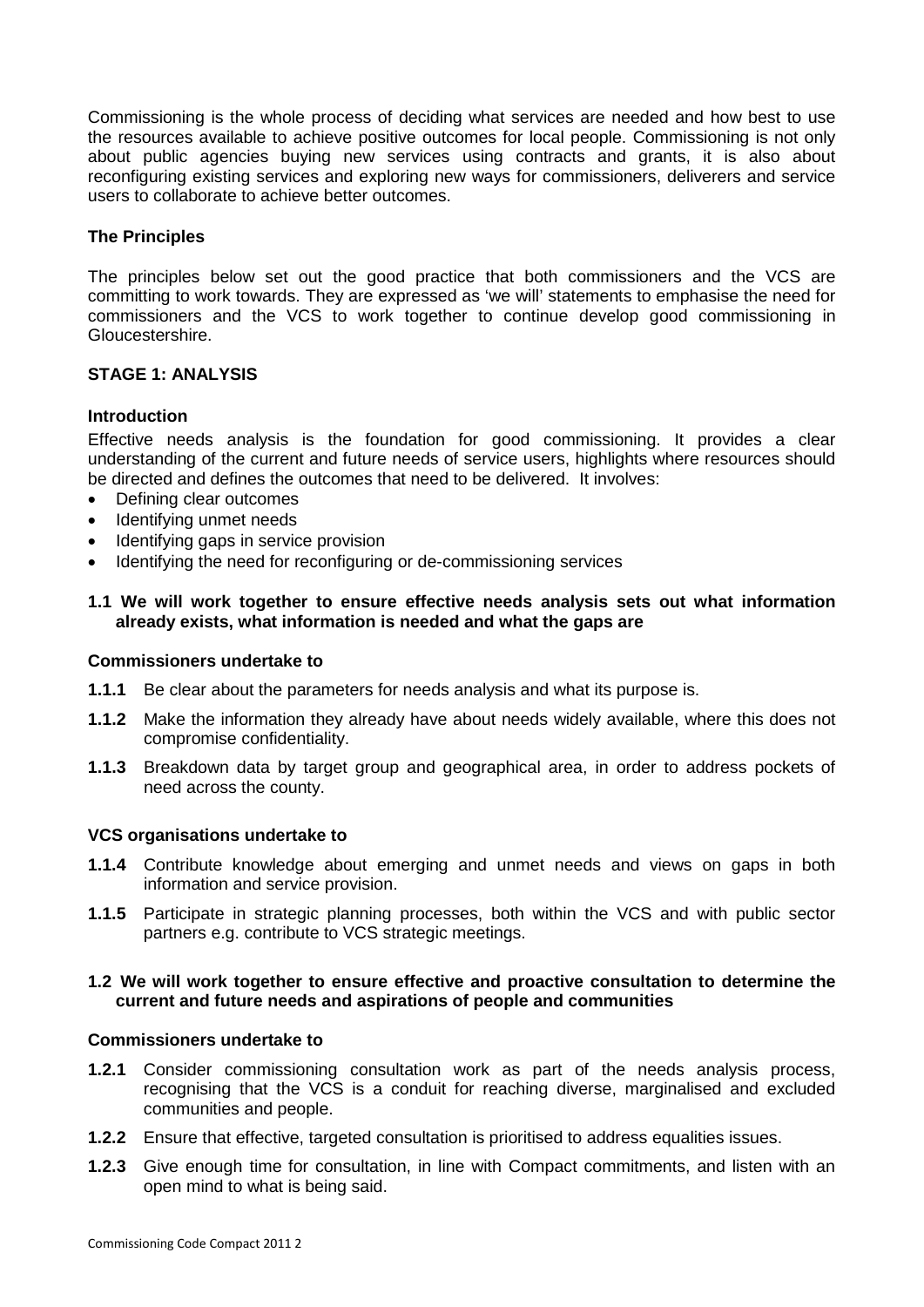**1.2.4** Work to develop systems that ensure the most effective use of consultation processes to prevent 'consultation fatigue – including combining processes and ensuring that reporting back to targeted consultees takes place.

#### **VCS organisations undertake to**

- **1.2.5** Contribute constructively to the design and implementation of consultation and needs assessment processes to help ensure they engage relevant communities.
- **1.2.6** Facilitate access to marginalised and excluded groups e.g. disabled people, rural communities.
- **1.2.7** Be clear about whose views they are representing during consultation processes their organisation's or service users' views.
- **1.2.8** Develop information management and analysis skills.

#### **1.3 We will develop a common knowledge base, as a shared resource for commissioning, to include both quantitative and qualitative data. This will be an ongoing activity**

#### **Commissioners undertake to**

- **1.3.1** Be proactive in seeking information about needs from a wide range of VCS organisations, valuing their role as advocates for service users and communities and as providers of services.
- **1.3.2** Look at national research and good practice, particularly for niche or new services.
- **1.3.3** Disseminate the information gathered during needs analysis to relevant VCS organisations, including VCS local support and development organisations, so they can use it to inform their planning and services.

#### **VCS organisations undertake to**

- **1.3.4** Develop more systematic approaches to gathering and presenting evidence, particularly qualitative data, to commissioners e.g. case studies instead of anecdotal information.
- **1.3.5** Be proactive in advocating both the holistic and unmet needs of the communities they work in and with.

## **1.4 We will work together to define and publish clear outcomes that stem from the needs analysis process**

#### **Commissioners undertake to**

- **1.4.1** Involve relevant VCS organisations in defining outcomes e.g. invite interested VCS organisations to a workshop session to shape service outcomes.
- **1.4.2** Invest in developing their own capacity to undertake outcomes-based commissioning through training and other developmental activities.

#### **VCS organisations undertake to**

- **1.4.3** Contribute to defining outcomes as advocates for service users and based on their experience as service providers.
- **1.4.4** Develop their own capacity to participate in outcomes-based commissioning through training and other developmental activities.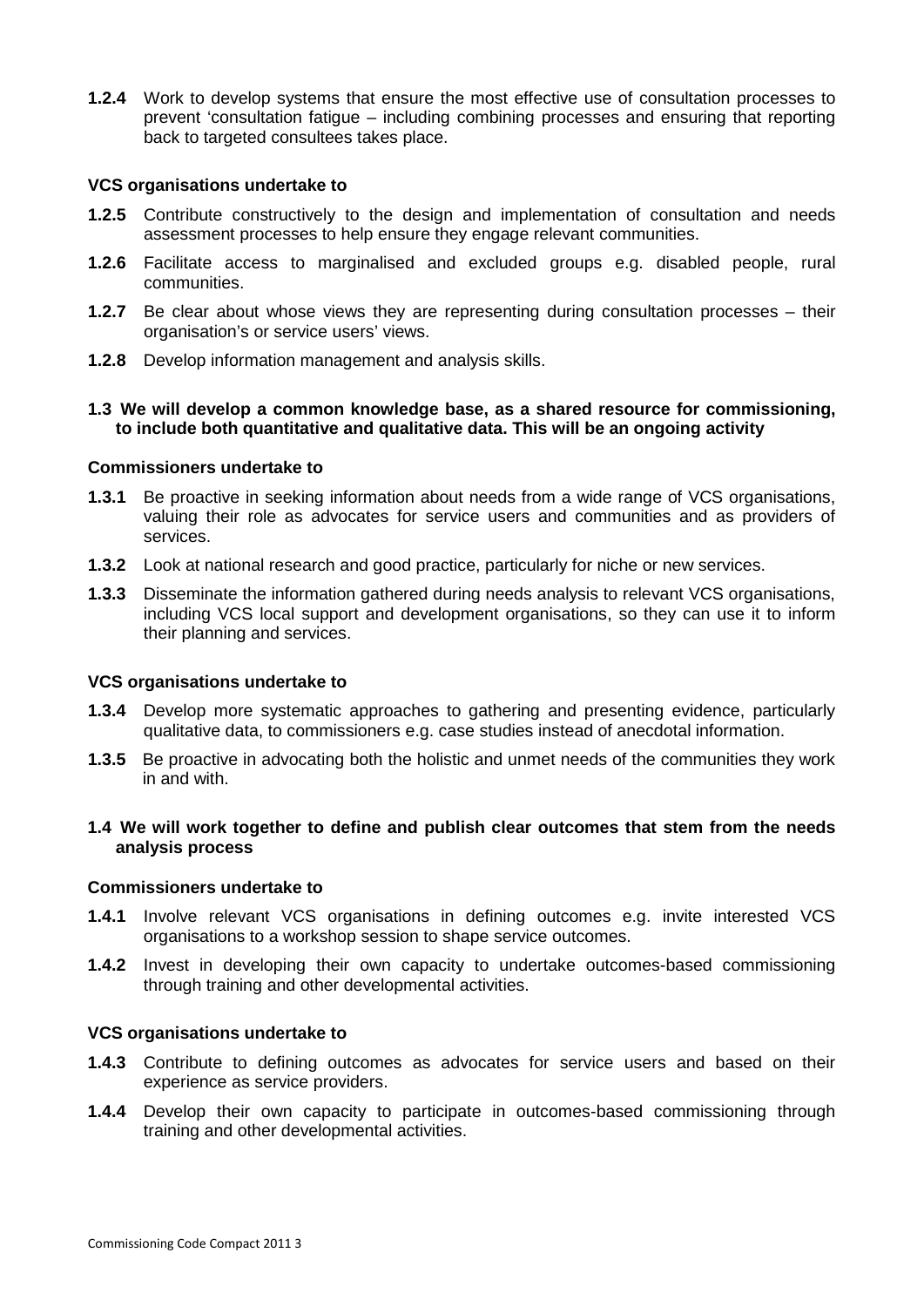## **STAGE 2: SERVICE PLANNING**

## **Introduction**

Effective planning considers different ways of addressing the needs identified in the analysis stage. It is about shaping and designing the best solution to achieve the agreed outcomes. It includes looking at how needs can be addressed effectively, efficiently, equitably and in a sustainable way, to ensure optimal use of available resources.

It is important that VCS organisations are involved in this stage. They have valuable expertise about what works, based on their experience of advocacy for service users and delivering services. They should contribute to shaping service specifications to ensure that they are realistic and achievable. This does not create a conflict of interest as long as the process is open, transparent and in the public domain. Planning involves:

- Designing services to meet agreed outcomes
- Developing the market
- Considering the best way to commission/fund services
- Producing the service specification

Good commissioning involves deciding what is being commissioned before deciding how best to commission it. There are a number of options for sourcing providers – formal procurement processes are only one approach.

## **2.1 We will work together to co-design effective services that meet the agreed outcomes and are responsive to local needs**

## **Commissioners undertake to**

- **2.1.1** Where appropriate, involve current and potential service users and VCS organisations in planning services and identifying solutions from the beginning.
- **2.1.2** Work with VCS organisations that represent people from the equalities strands to design services that will be appropriate for them.
- **2.1.3** Be open to new solutions that are not based on current services.
- **2.1.4** Be clear about available resources so that solutions are realistic and achievable.
- **2.1.5** In the design process, focus on the outcomes of the service not the mechanism for delivery.
- **2.1.6** Take account of localised needs in designing/commissioning county-wide services.
- **2.1.7** Identify good practice elsewhere and learn from what is working in other areas e.g. inviting all potential providers to visit services in other areas.

#### **VCS organisations undertake to**

- **2.1.8** Where appropriate, involve current and potential service users in planning services and identifying solutions.
- **2.1.9** Contribute innovative and creative ideas about how best to address the identified needs, as appropriate, and be open to new solutions.
- **2.1.10** Contribute knowledge and experience of what works at a local level.
- **2.1.11** Work with other providers and potential providers to design solutions and avoid duplication.
- **2.1.12** Draw on regional and national networks to identify best practice solutions.

## **2.2 We will work together to develop the market to ensure there are appropriate potential providers**

## **Commissioners undertake to**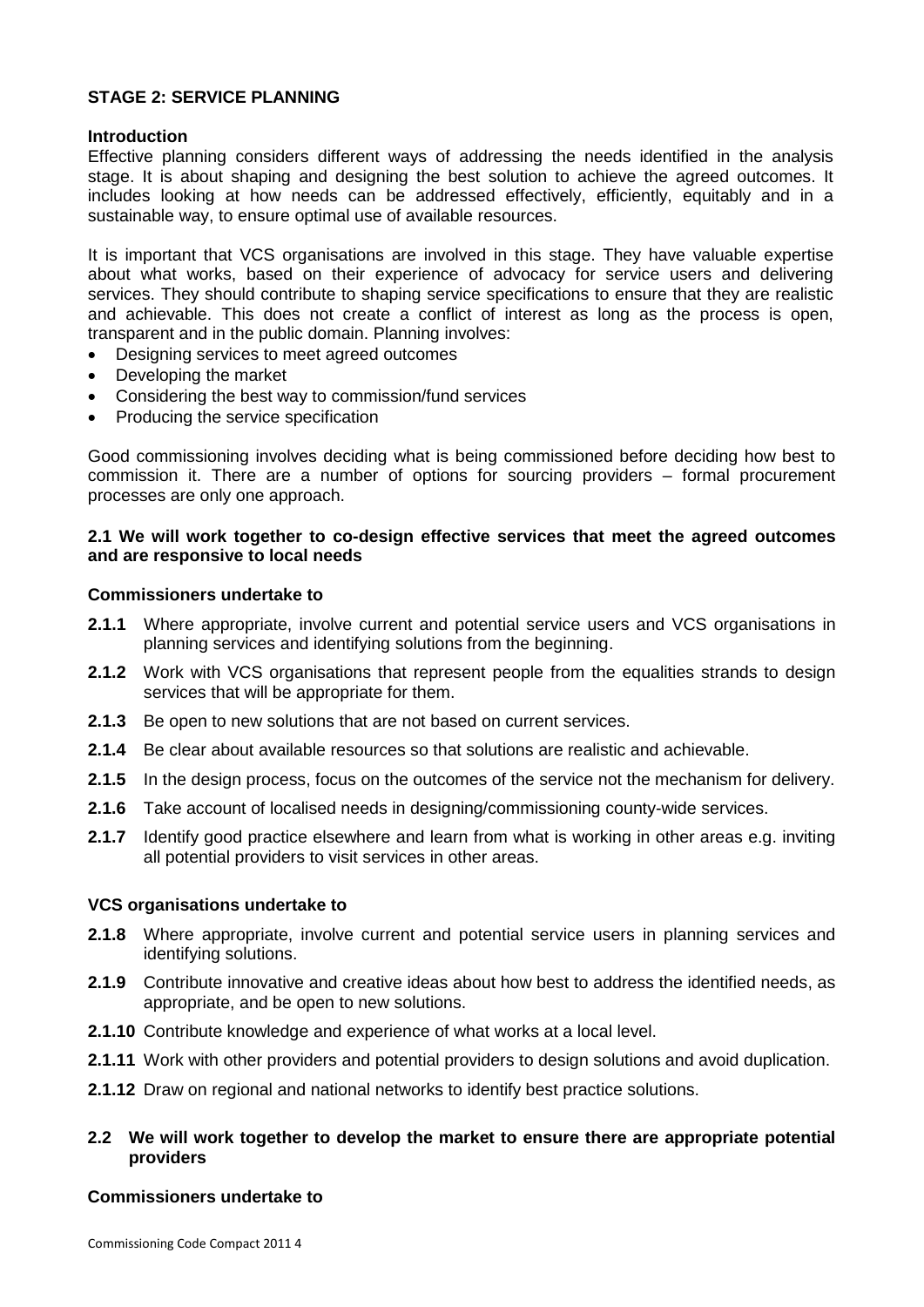- **2.2.1** Be proactive in getting to know the market and the range of potential VCS providers.
- **2.2.2** Develop the capacity of VCS providers e.g. through supporting partnering arrangements.
- **2.2.3** Where possible, offer the VCS access to support 'in kind' e.g. access to training and development opportunities, staff secondment and access to premises.
- **2.2.4** Where possible, invest in effective support and development for the VCS, including support to engage in commissioning e.g. effective directories of VCS providers.
- **2.2.5** Develop systems to enable information about need to be translated into market intelligence that VCS providers can respond to.
- **2.2.6** Support capacity building to enable the VCS to work in partnership where appropriate.

## **VCS organisations undertake to**

- **2.2.7** Work with commissioners to plan new services if they fit with the agreed purpose and aims of their organisation.
- **2.2.8** Be realistic about their capacity to deliver public services and engage in commissioning.
- **2.2.9** Participate in capacity building activities e.g. partnering with other relevant agencies to develop relevant skills, knowledge and abilities.
- **2.2.10** Be open to opportunities to work in partnership with other relevant VCOs.
- **2.2.11** When developing partnerships, ensure management functions and accountability for delivery between partners is clear.

## **2.3 Commissioners will engage in dialogue with the VCS and other sector partners about the best sourcing method for achieving the agreed outcomes**

#### **They undertake to**

- **2.3.1** Consider the most appropriate funding mechanism i.e. grant or contract, to secure the required outcomes, checking it is 'fit for purpose' and is likely to attract those organisations best placed to deliver the outcomes.
- **2.3.2** Consider retaining the use of grants where it is not possible to tender for a service, for instance, if testing has shown there is not a viable market of potential providers.
- **2.3.3** Ensure processes minimise bureaucracy for potential VCS providers.

## **2.4 Commissioners will seek to develop effective service specifications**

#### **They undertake to**

- **2.4.1** Where appropriate involve relevant VCS organisations and partnerships in informing (but not preparing) service specifications.
- **2.4.2** Make sure specifications are clear in terms of outcomes but avoid being prescriptive on how activities/services should be delivered to achieve these outcomes.
- **2.4.3** Retain responsibility for writing the service specification without the involvement of VCS or potential provider organisations who may have a conflict of interest.
- **2.4.4** Consider wording the specification to emphasise relevant specialist knowledge and local community links where this is a very important part of the service.
- **2.4.5** Ensure specifications clearly identify any equalities issues for the service.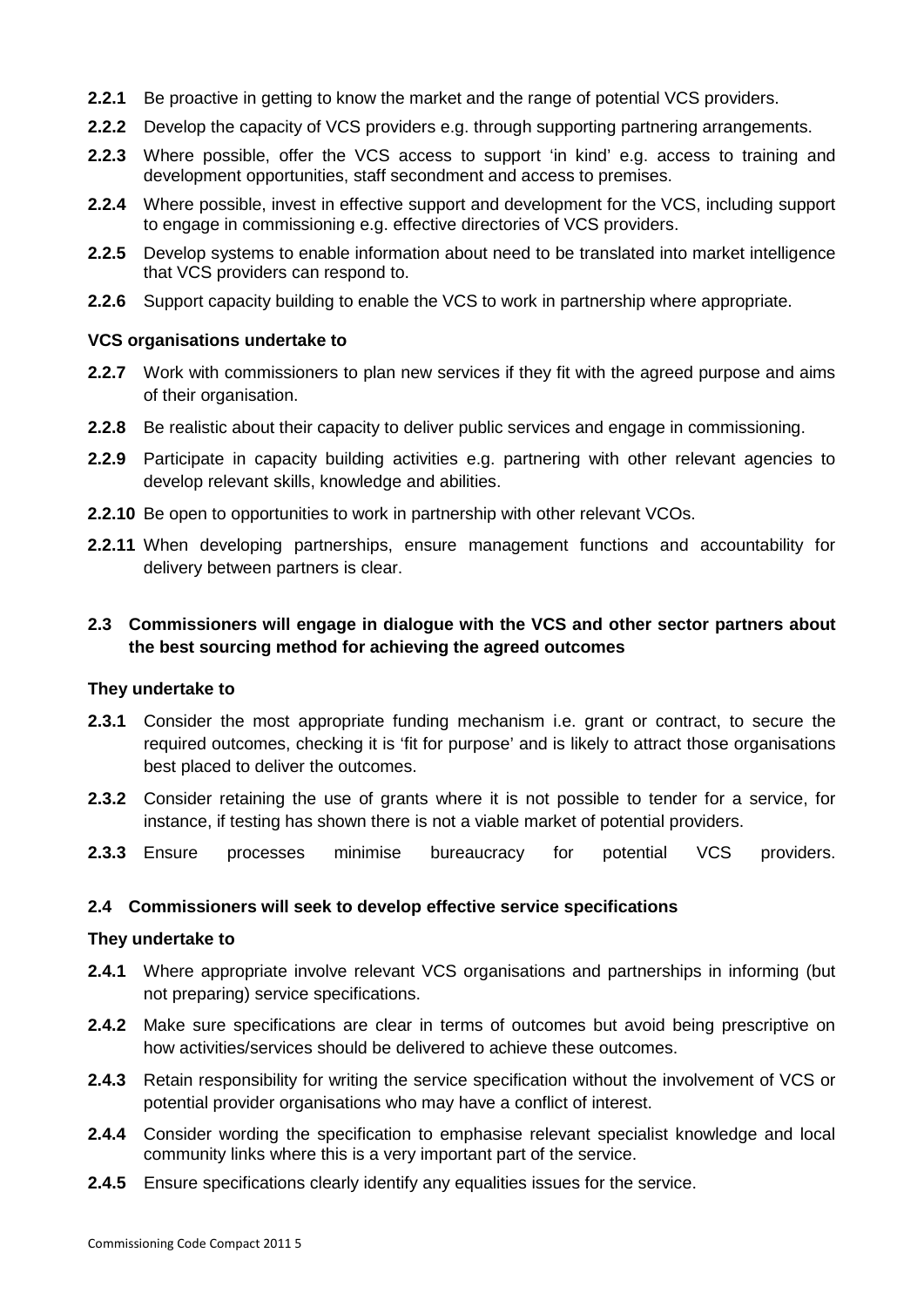## **STAGE 3: DELIVERY / PROCUREMENT**

## **Introduction**

Funding and investment decisions should be based on work done during the planning stage and the funding process chosen will depend on what is being commissioned. Procurement is one approach but internal sourcing and service reconfiguration may also be appropriate solutions. Effective procurement seeks to secure the best provider(s) to achieve the desired outcomes. The two main approaches to funding VCS services are: Contracts or Grants.

The decision about whether to use a grant or a contract will be determined by the decision making processes of commissioning organisations. (See the National Audit Office's [Successful](http://www.nao.org.uk/guidance__good_practice/third_sector/successful_commissioning/successful_commission_toolkit/toolkit_home.aspx)  [Commissioning Toolkit](http://www.nao.org.uk/guidance__good_practice/third_sector/successful_commissioning/successful_commission_toolkit/toolkit_home.aspx) for more information).

N.B. There is often a lack of clarity in the labelling of funding arrangements and in distinguishing between grants and contracts, including misunderstanding around the term "service level agreement". Such an agreement should function either as a contract, or as a grant. In practice a "service level agreement" is often a contract specification document.

## **Procurement**

Procurement of contracts for services must follow EU procurement rules and general EU Treaty principles, including free movement and non-discrimination, fairness, transparency and proportionality.

## **3.1 We will work together to ensure clear public sector funding arrangements to deliver better outcomes**

#### **Commissioners undertake to**

- **3.1.1** Be clear about the type and terms of any funding relationship i.e. grant or contract, loan.
- **3.1.2** Map out the whole procurement process, including key dates and requirements, at the beginning to help VCS organisations decide whether and when to participate.
- **3.1.3** Ensure that the VCS is not disadvantaged and that the process is equally accessible to all sectors.
- **3.1.4** Be consistent across sectors when requesting cost breakdowns from organisations.
- **3.1.5** Ensure that relevant prime and sub contractors are aware of the Compact.
- **3.1.6** Work towards developing effective arrangements for co-operation and joint funding between public sector partners.

#### **Acknowledge the characteristics of the VCS**

- **3.1.7** Respect the voluntary and community sector's independence and its right to campaign within the law and guidelines set by the Charity Commission, irrespective of any funding relationship that might exist.
- **3.1.8** Understand the level of reserves a voluntary or community organisation can legitimately hold when being funded solely by the public sector, drawing on Charity Commission recommendations.
- **3.1.9** Work towards jointly agreeing a definition and understanding of 'full cost recovery' and how this is applied in commissioning the VCS.

#### **VCS organisations undertake to**

**3.1.10** Commit to the highest standards in the use and administration of public funds.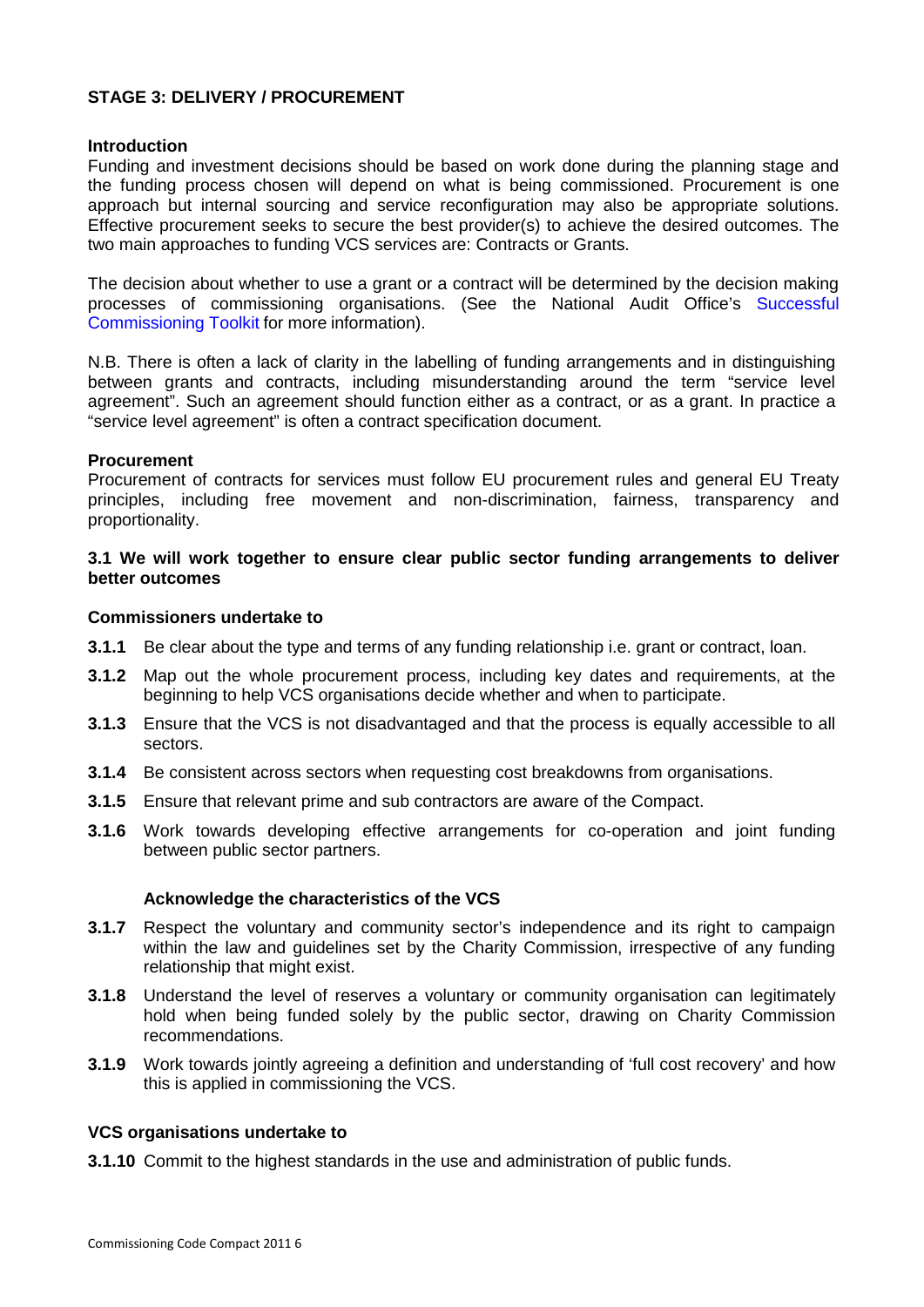- **3.1.11** Ensure effective and proportionate systems for the management, control, propriety and audit of finances in order to be accountable for spending public money.
- **3.1.12** Comply with all relevant and mandatory accounting frameworks and financial regulations.
- **3.1.13** Work towards agreeing a definition of 'full cost recovery' that is widely used and understood by VCS organisations.

## **3.2 We will work together to make effective use of funding**

#### **Commissioners undertake to**

- **3.2.1** Support the provision of funding advice for the voluntary and community sector, whilst recognising that the public bodies may not have the resources to directly fund such provision.
- **3.2.2** Work towards a period of 3 months between notification of a new funding opportunity and the deadline for receiving applications, where this is within the control of the public sector body.
- **3.2.3** Provide clear objectives and eligibility criteria for all funding and ensure application requirements are proportionate to the size and scope of funding.

#### **The application process**

- **3.2.4** Provide acknowledgement of applications, details of who is dealing with the application and the date when decisions will be made.
- **3.2.5** Update applicants of any likely delays in processing applications.
- **3.2.6** Inform applicants of the decision and the reasons for it, and provide an opportunity to discuss this decision and its implications.
- **3.2.7** When funding is awarded, provide formal confirmation of what will be paid, when and any conditions.

#### **VCS organisations undertake to**

- **3.2.8** Comply with the conditions of any funding received.
- **3.2.9** Acknowledge public sector funders on publicity unless asked not to do so.
- **3.2.10** Recognise that funding may end if the recipient is no longer achieving and evidencing the required outcomes or if the commissioning needs change.

## **3.3 We will work together to develop effective procurement processes and mechanisms, based on good practice**

#### **Commissioners undertake to**

- **3.3.1** Work towards advertising all tendering opportunities in a single website where VCS organisations can sign up to receive email alerts to notify them about new tendering opportunities.
- **3.3.2** Be clear what the minimum requirements are for tendering in both open and two stage processes so that VCOs that do not waste their time bidding inappropriately.
- **3.3.3** Where possible, seek standardisation across Pre Qualification Questionnaires (PQQ) used by all public sector agencies.
- **3.3.4** Ensure, where this is within their control, that there are reasonable timescales and enough working days between different stages of the procurement process. They will publish the timetable at the start of the process and strive to adhere to it.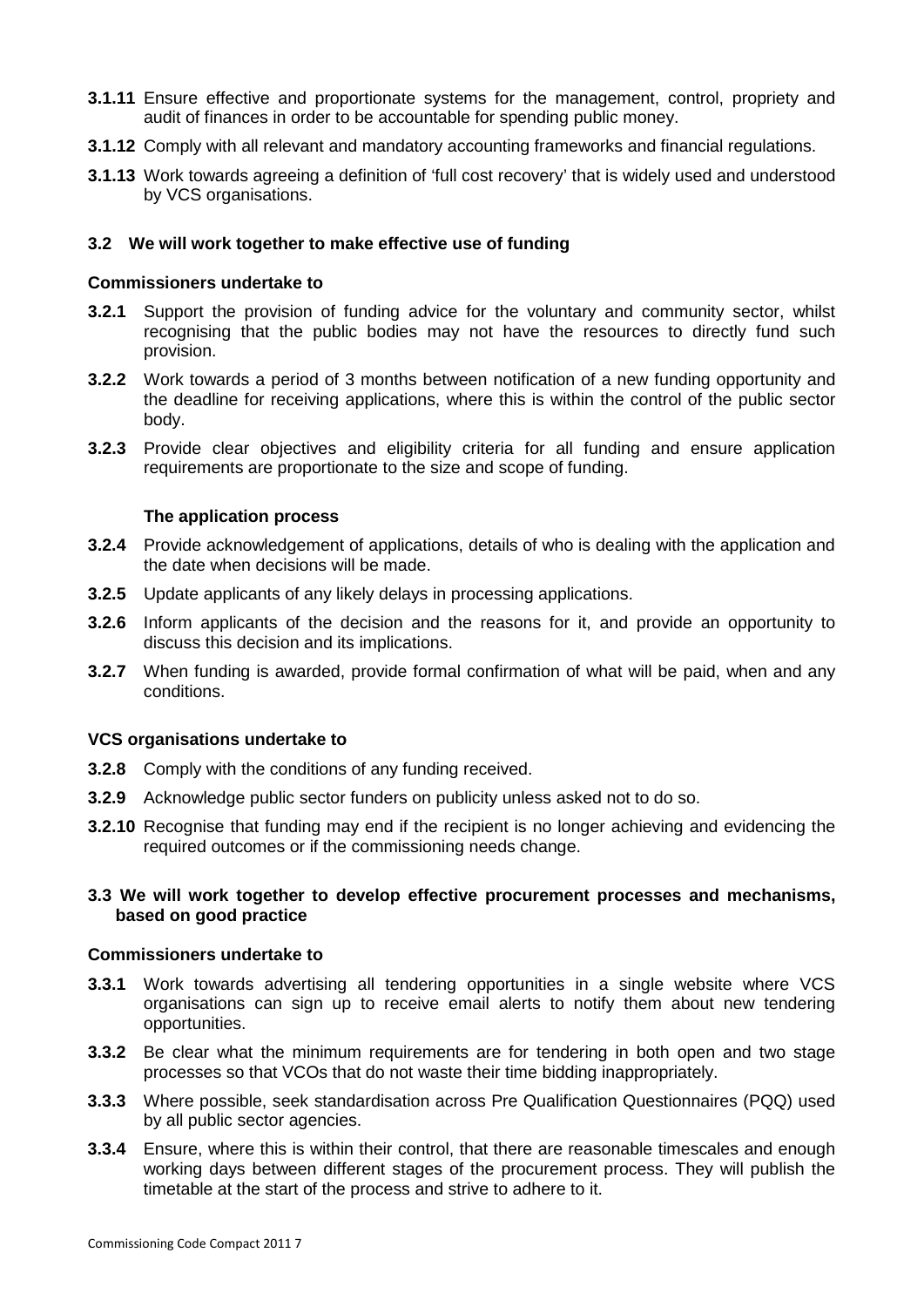**3.3.5** Recognise that funding innovative projects involves a degree of risk and requires robust performance management.

#### **The tendering process**

- **3.3.6** Ensure that procurement documentation includes a glossary of terms and a clear process for getting further information.
- **3.3.7** Ensure that tender scoring is made explicit and has a balance between cost and quality.
- **3.3.8** Allow flexibility in tender submissions for providers to express their payment preferences e.g. VCS providers may ask for some payment up front.
- **3.3.9** Take into account differentiation between preparation/set up and delivery phases.
- **3.3.10** Build in monitoring requirements up front as these can be costly.
- **3.3.11** Provide timely feedback to all VCS organisations that bid, whether they are successful or not, and disseminate the learning from this feedback with the wider VCS.

#### **VCS organisations undertake to**

- **3.3.12** Accept competition and consider collaboration with other VCOs, in order to deliver the best quality services.
- **3.3.13** Be realistic and open about their capacity and not be over ambitious or expect special treatment.
- **3.3.14** Share the learning from feedback about tenders with the wider VCS.
- **3.3.15** When developing bids, understand the direct and indirect costs associated with delivery of the service.
- **3.3.16** Consider possible Transfer of Undertakings (Protection of Employment) (TUPE) obligations.

## **3.4 We will work together to implement effective de-commissioning of services that are not meeting identified needs and outcomes**

#### **Commissioners undertake to**

- **3.4.1** Discuss the implications of any likely funding cuts or changes to local and national funding priorities and programmes with the VCS at as early a stage as possible.
- **3.4.2** Give as much notice as possible if an existing funding relationship is to terminate, providing a minimum of 3 months' notice of an intention to reduce or withdraw funding, where this is within the control of the public sector body, and give reasons for the decision.
- **3.4.3** Discuss with any VCOs who have contracts and are not meeting their performance management requirements what action can be taken to improve. Should the performance not improve as a result of these discussions, or should the effective use of public funding be at risk, funding may be terminated early.

#### **VCS organisations undertake to**

- **3.4.4** Plan in good time and in partnership with commissioners, for different situations to reduce any potential negative impact on service users, the organisation and commissioning partner(s).
- **3.4.5** Recognise that any funding arrangement is for a specified period and may not be available beyond the end of this period.
- **3.4.6** Discuss any poor performance with commissioners and make every effort to improve under-performing services.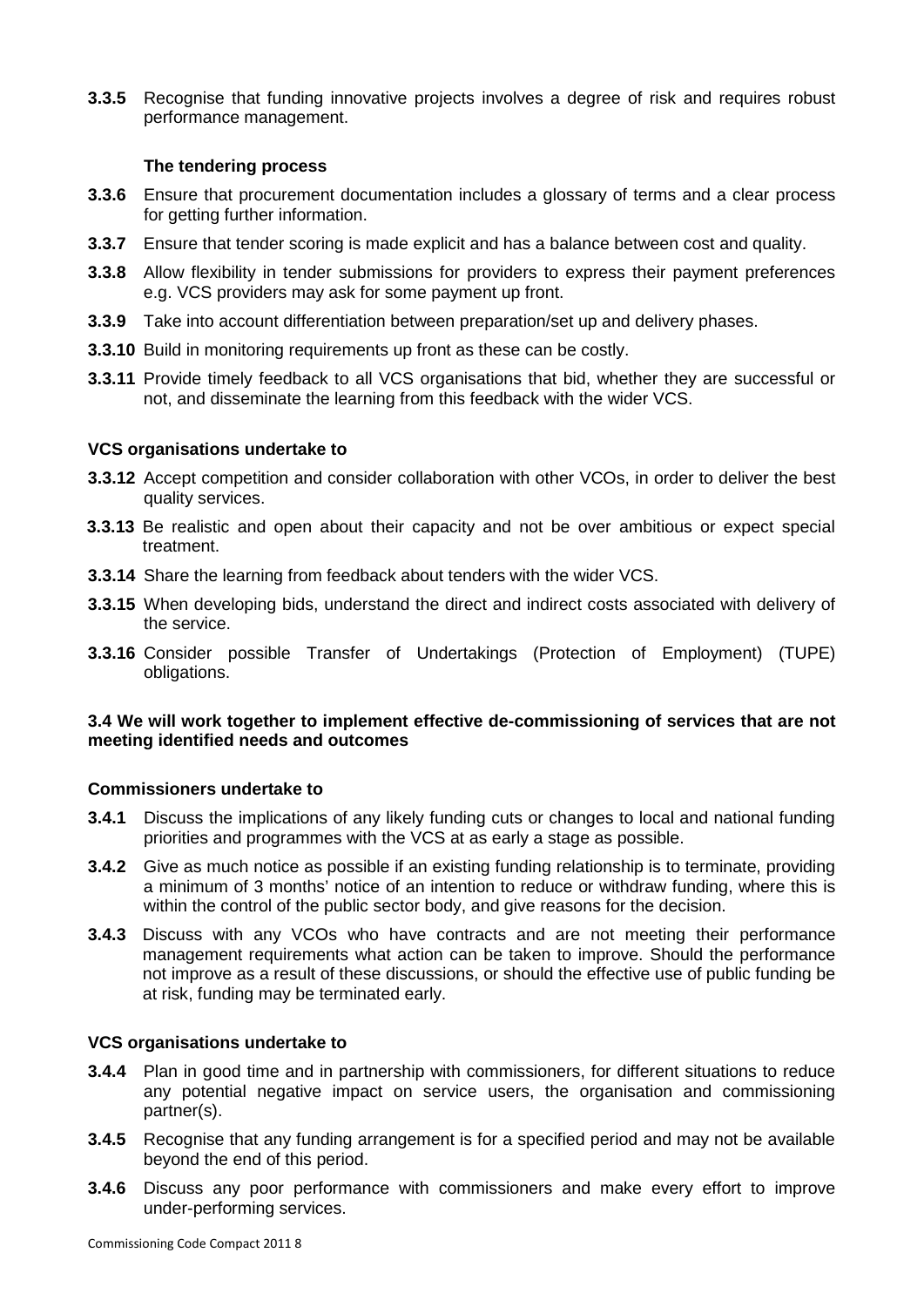## **STAGE 4: MONITORING AND REVIEW**

#### **Introduction**

Effective monitoring and review of outcomes serves two purposes. Monitoring is about the services commissioned - it ensures value for money and that outcomes are being met. Monitoring should be transparent, proportionate to the value of the funding involved, and focus clearly on the required outcomes. A partnership approach, based on dialogue about changing circumstances and flexibility often works well.

Review is about the whole commissioning process and provides information to inform and improve future service delivery. In effect it is asking - did our approach to sourcing and procurement deliver on the plan we put in place to meet the needs we identified? Service users should be involved in monitoring and reviewing service delivery.

## **4.1 We will work together to ensure effective and proportionate monitoring of funding arrangements**

#### **Commissioners undertake to**

- **4.1.1** Focus on evidencing outcomes when developing monitoring requirements.
- **4.1.2** Ensure monitoring requirements only ask for information that is needed and are proportionate to the level of funding and risks associated with the service, recognising that monitoring has resource costs to both the provider and funder, and excessive monitoring may detract from a focus on service delivery.
- **4.1.3** Ensure monitoring measures the right thing and encourage active dialogue with VCS providers about the ongoing monitoring process and better ways of working.
- **4.1.4** Introduce standardised joint reporting procedures in cases where VCS services are jointly commissioned.
- **4.1.5** Ensure the views of service users, including marginalised and excluded groups, informs monitoring.
- **4.1.6** Where appropriate, ensure that monitoring includes identifying the impact of services on marginalised and excluded groups.
- **4.1.7** Ensure user satisfaction, including assessment of compliments and complaints, is included in monitoring requirements.
- **4.1.8** Be clear that if outcomes have been delivered for the agreed contract price, VCS organisations can use any surplus produced by cost savings or efficiencies in line with full cost recovery principles.

#### **VCS organisations undertake to**

- **4.1.9** Ensure that robust monitoring systems are in place from the start of service delivery to evidence the required outcomes / outputs stipulated within the contractual agreement and are generated and provided in a timely and accessible manner.
- **4.1.10** Be honest, timely and transparent in reporting problems and under performance at the earliest possible stage.
- **4.1.11** Put in place systems to evidence positive (and negative) impacts on required outcomes, and to evaluate the services delivered.
- **4.1.12** Identify the social and added value of services, including any related outcomes or unintended consequences.
- **4.1.13** Involve current service users in monitoring and include measures of user satisfaction e.g. assessment of compliments and complaints.